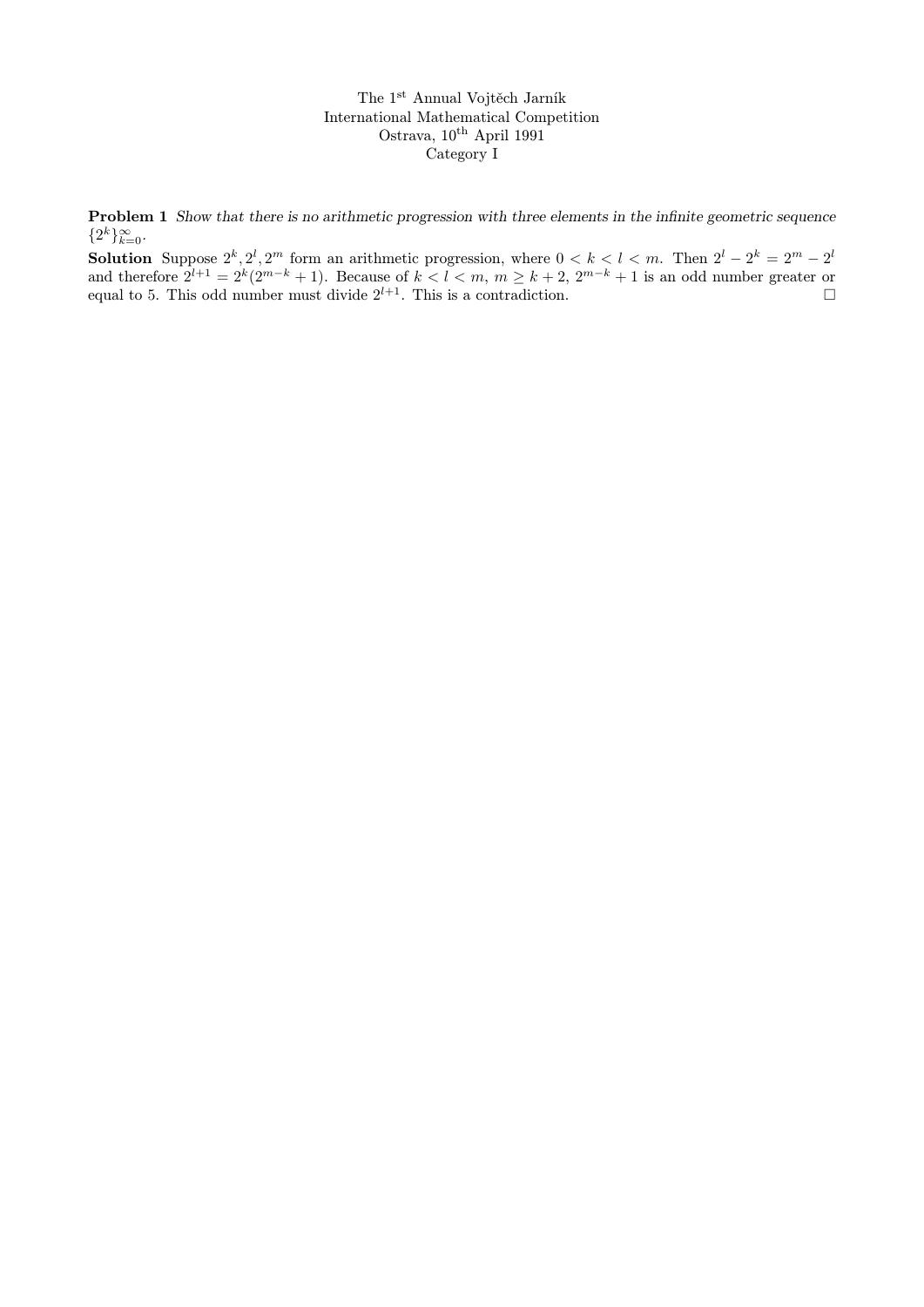The 1st Annual Vojtěch Jarník International Mathematical Competition Ostrava, 10<sup>th</sup> April 1991 Category I

Problem 2 Compute the determinant

$$
\det\begin{pmatrix}0 & a_{12} & a_{13} & \dots & a_{1n} \\-a_{12} & 0 & a_{23} & \dots & a_{2n} \\-a_{13} & -a_{23} & 0 & \dots & a_{3n} \\ \dots & \dots & \dots & \dots & \dots \\-a_{1n} & -a_{2n} & -a_{3n} & \dots & 0\end{pmatrix},
$$

where *n* is an odd number. Solution Let

$$
A = \begin{pmatrix} 0 & a_{12} & a_{13} & \dots & a_{1n} \\ -a_{12} & 0 & a_{23} & \dots & a_{2n} \\ -a_{13} & -a_{23} & 0 & \dots & a_{3n} \\ \dots & \dots & \dots & \dots & \dots & \dots \\ -a_{1n} & -a_{2n} & -a_{3n} & \dots & 0 \end{pmatrix}
$$

and  $d = \det A$ . If we multiply all rows in A by  $-1$ , we get new determinant d'. The following holds:

$$
d' = (-1)^n d = -d.
$$

On the other hand,

 $d' = \det A^T,$ 

where  $A<sup>T</sup>$  is the transposed matrix of A. Thus

$$
-d = d' = \det A^T = \det A = d.
$$

This implies that  $d = 0$ .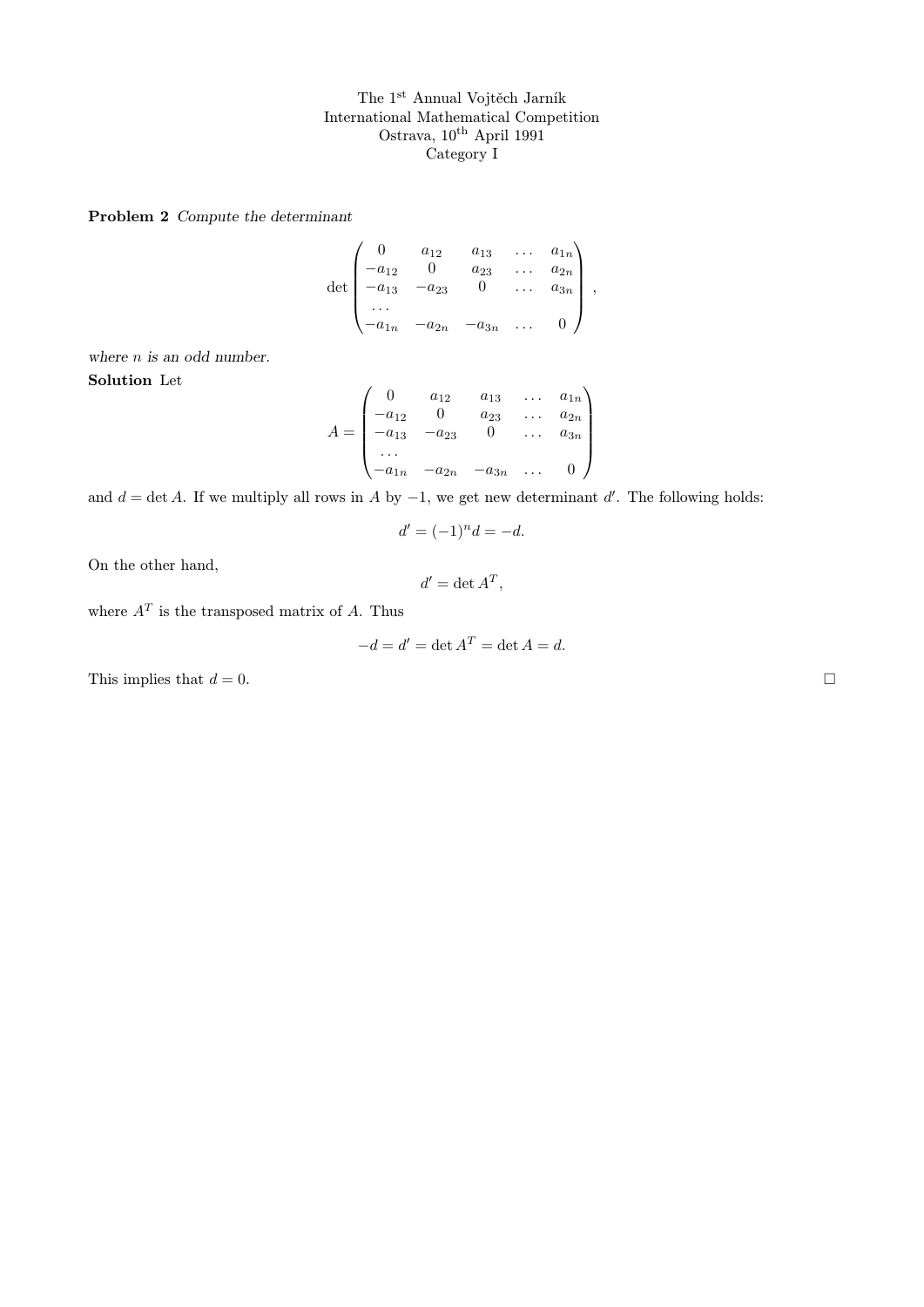The 1st Annual Vojtěch Jarník International Mathematical Competition Ostrava, 10<sup>th</sup> April 1991 Category I

**Problem 3** Let  $[x]$  be the integer part of x. Find the limit

$$
\lim_{n \to \infty} ((\sqrt{3} + 1)^n - [(\sqrt{3} + 1)^n]).
$$

**Solution** For  $n$  even we have

$$
(\sqrt{3}+1)^{2n} - [(\sqrt{3}+1)^{2n}] = (\sqrt{3}+1)^{2n} + (\sqrt{3}-1)^{2n} - (\sqrt{3}-1)^{2n} - [(\sqrt{3}+1)^{2n}]
$$
  
= 1 - (\sqrt{3}-1)^{2n},

but for  $n$  odd we get

$$
(\sqrt{3}+1)^{2n+1} - [(\sqrt{3}+1)^{2n+1}] = (\sqrt{3}+1)^{2n+1} - (\sqrt{3}-1)^{2n+1} + (\sqrt{3}-1)^{2n+1} - [(\sqrt{3}+1)^{2n+1}] = (\sqrt{3}-1)^{2n+1}
$$

So the limit does not exists.